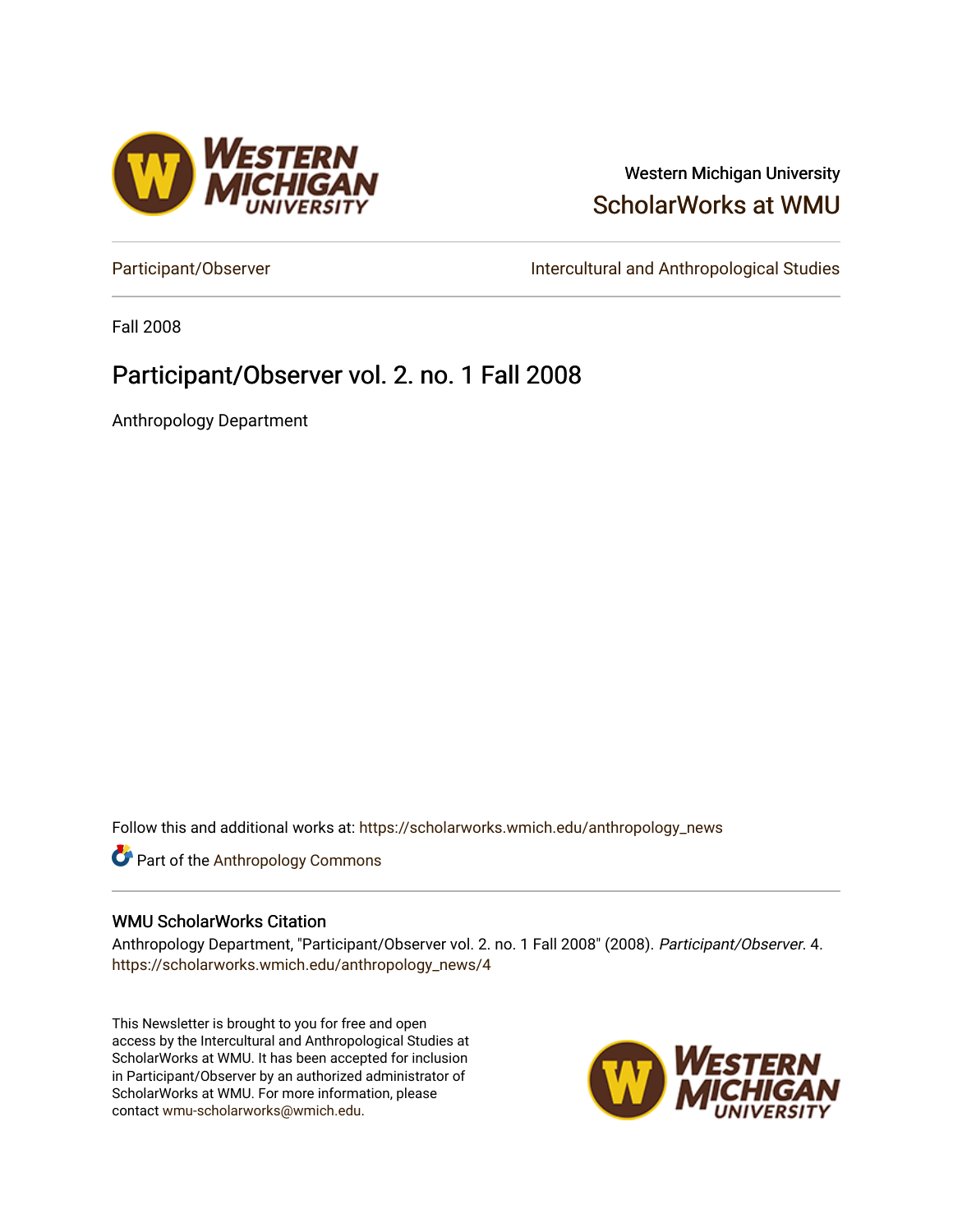

# Participant/Observe **WMU Department of Anthropology**

A Newsletter for Friends of the Western Michigan University Department of Anthropology

## Christine Cronk named 2007 Distinguished Alumna



*Christine Cronk*

During 2007 Homecoming week, **Dr. Christine Cronk** was honored with the Department of Anthropology's distinguished alumnae award. Dr. Cronk received her M.A. from WMU's Department of Anthropology in 1976. She went on to complete a Doctorate of Science

in Maternal and Child Health at the Harvard University's School of Public Health in 1980.

Dr. Cronk is a very talented and innovative researcher. She has worked, for example, at Children's Hospital of Boston as a medical anthropologist assessing growth and phenotype of children with suspected developmental problems and later with human biologists at the Fels Research Institute that would lead to the first set of published standards for body mass index. While at Drexel University and then Children's Hospital of Philadelphia, she continued work on body composition in relation to adult health, but also began work investigating the relationship between prenatal and postnatal growth trajectories as measured by ultrasound.

From Philadelphia she moved on to Southern Illinois University where she continued to work

on growth assessment of children with cerebral palsy, but also taught courses in Anthropology at SIU and at Southeast Missouri State University. Before assuming her present position, Dr. Cronk worked as a child health analyst and Director of Birth Defects Surveillance for the State of Wisconsin. She was instrumental in writing and successfully advocating for legislation that redesigned the system for tracking birth defects in the state.

Dr. Conk assumed her present position at the Medical College of Wisconsin in 2001. Her research there has focused on documenting clusters of congenital heart defects in the state, and on health beliefs of Latinos concerning genetics and birth defects. She is also the coprincipal investigator of a \$16.5 million grant to establish one of seven Vanguard Centers for the National Children's Study, a study of environmental effects on children's health. In this capacity, she oversees community and medical outreach as well as protocol development in the areas of child growth, body composition and infant phenotypic assessment.

During her visit to campus, Dr. Cronk gave one public presentation to our students and met with our graduate and undergraduate students for lunch. Our students were very impressed by Dr. Cronk's distinguished career and learned a great deal about interesting options for anthropologists outside of the traditional professoriate.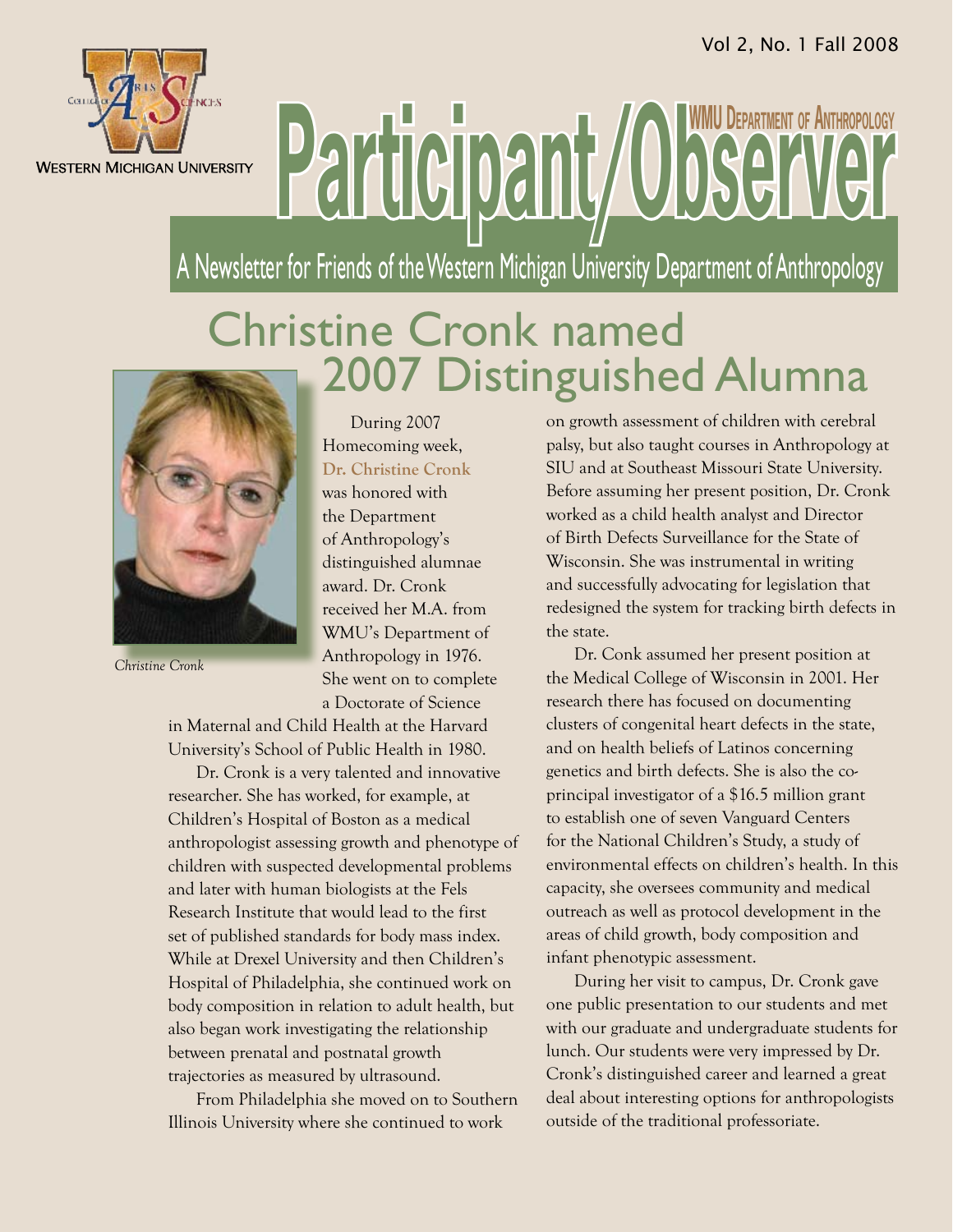## **Letter from the Chair** Ann Miles

The past year was a busy one for the Department and also one with significant changes. **Dr. Jackie Eng** who earned her Ph.D. from UC Santa Barbara joined our biological faculty. Jackie's interests are in osteology, human evolution and bioarchaeology. She conducts research in China, an exciting new area of interest for our students.

**Dr. Timothy Ready**, who has a long record in applied and advocacy settings started last January as Director of the Walker Institute for Race and Ethnic Relations and he holds a joint appointment in Anthropology.

**Britt Hartenberger**, (Ph.D. Boston University) an archaeologist will be joining us for a second year as a visiting professor. Finally, **Robert Ulin** who chaired the department for nine years left WMU to take a dean's position at Rochester Institute of Technology. We all wish Robert well and thank him for his contributions to the department. I am filling in this year as Interim Chair while we conduct a national level search for Robert's replacement.

## Faculty Activities

As always, our faculty have been very busy this year:

- **• Bilinda Straight** is continuing her research with the Samburu in Kenya and was recently awarded an NSF grant to study violence and health in Kenya.
- **• Laurie Spielvogel** spent her sabbatical developing role-play simulation software to enhance her undergraduate and graduate teaching on Japan.
- **lon** Holtzman was awarded a Fellowship with

CCCP

*Jon Holtzman*



the American Council of Learned Societies to work on interethnic violence in Kenya.

- **Allen Zagarell** continues his work on establishing a network of scholars interested in Central Asia studies. He brought Tajik scholars and businessmen from to campus this year.
- **Michael Nassaney's project in Fort St.** Joseph continues to expand. The Fort St. Joseph project received a grant from the Michigan Humanities Council and an award from the Historical Society of Michigan.
- **Sarah Hill** continues her work with Bronco Biodeisel which has been awarded a nearly \$1 million Department

of Energy Grant to design conversion of two liquid waste streams from Kalamazoo into transportation fuels.

**Kristina Wirtz**, celebrated the publication of her new book "Ritual, Discourse,



*Kristina Wirtz*

and Community in Cuban Santeria: Speaking a Sacred World," and she continues work to bring the RACE exhibit to Kalamazoo in 2010.

- **• Vin Lyon-Callo** edited two special journal issues this year, Rethinking Marxism and Urban Anthropology. Lyon-Callo also is organizing Rethinking Marxism's next international conference
- **Bob** Anemone continues his research in Wyoming and has expanded the use of technology by incorporating GIS and Google Earth into his work.
- **Lauretta Eisenbach** continues to hold down the fort in the main office and we would be lost without her.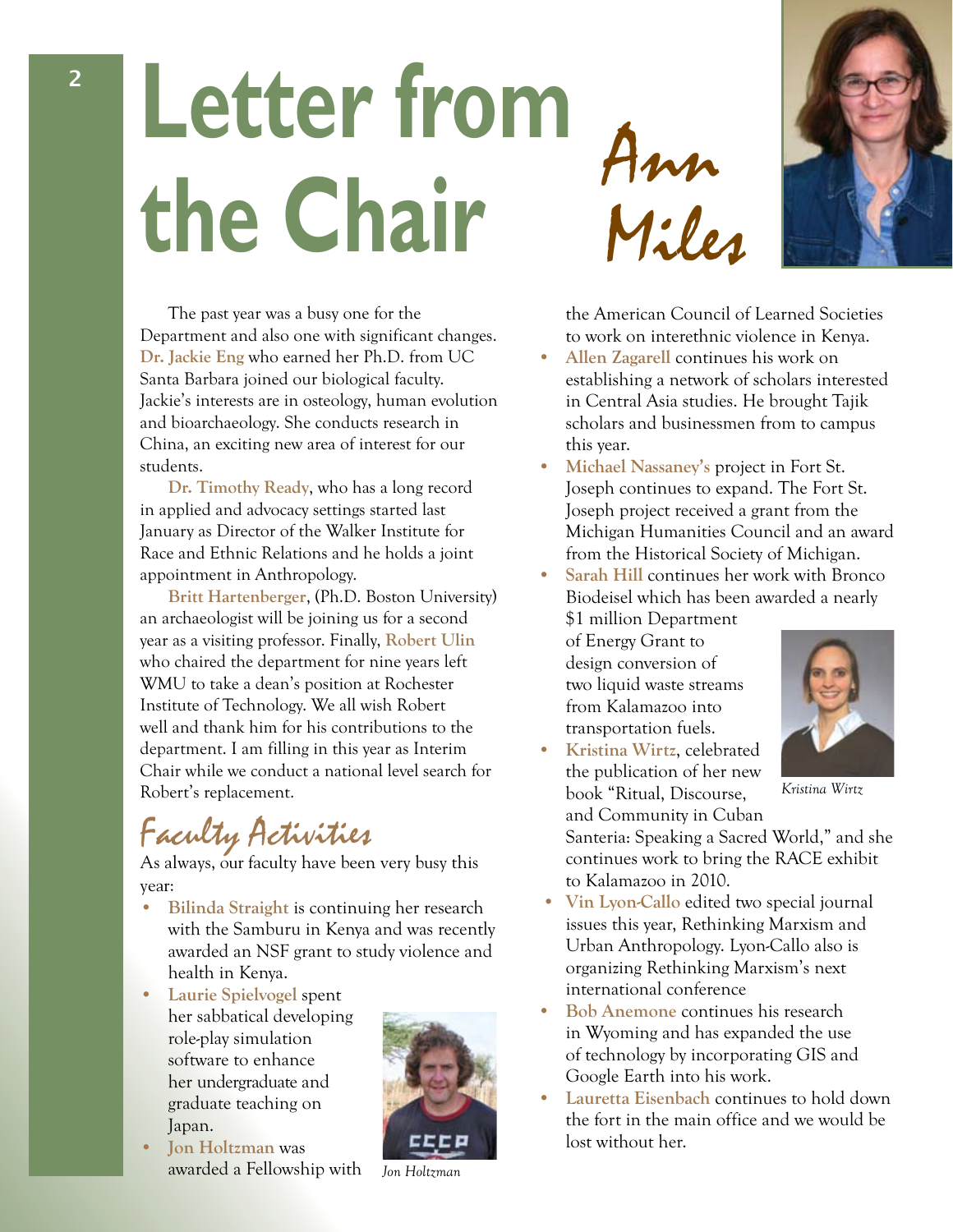

*Timothy Ready*

Having grown up in Michigan, I spent most of my career in Washington, D.C. before returning to the Midwest several years ago. Kalamazoo is a familiar and comfortable place for me, as my wife's family lived here for more than 25 years.

 I was trained as a medical anthropologist at Michigan State University and my dissertation was about social and biological influences on the blood pressures of Mexican-American and Anglo (non-Latino white) adolescents in four South Texas high schools during the late 1970s. As the study progressed, I became increasingly interested in how schools functioned to differentially allocate educational and economic opportunities by race, ethnicity and class—in sharp contrast to their "official" egalitarian purposes. My interest in this topic continues.

After completing my dissertation, I moved to Washington, D.C. where my first job was to teach anthropology at Catholic University. While there, I wrote a book called *Latino Immigrant Youth: Passages from Adolescence to Adulthood*. This was a six-year study of 200 de facto refugee youth from El Salvador, and the unusually successful high school that they attended. My next stop was at the Association of American Medical Colleges where as assistant vice president for community and minority programs I designed and directed *Project 3000 by 2000*—the national diversity campaign for the nation's 126 medical schools. This was a rare opportunity to do applied anthropology on a national scale from a position of power. The campaign focused on developing

## Ready takes helm at Walker Institute

I arrived on<br>
I campus in<br>
January to arrived on campus in become Director of the Lewis Walker Institute for the Study of Race and Ethnic Relations and also joined the faculty of the Department of Anthropology.

community partnerships to enable more black, Latino and Native American students to receive the mentoring and academic preparation they needed to enter and succeed in medical and other health professional schools. The *Project* increased minority enrollment by 36 percent and led to the creation of dozens of partnerships linking health professional schools with minority serving high schools and community organizations throughout the country. Many of these partnerships are still working today.

When *Project 3000 by 2000* ended, I moved on to the National Research Council. There, I directed three studies on the education of minority and economically disadvantaged students that resulted in books published by National Academies Press. My final stop before arriving at Western was at Notre Dame, my undergraduate

alma mater. There, I worked as research director for the Institute for Latino Studies and worked on

*"I am always looking to mentor undergraduate and graduate students with overlapping interests!"*

issues such as education, Mexican immigrants in Chicago, housing, and Border Kids Count, a project that examined the health and well-being of children along the U.S.-Mexico border.

I am excited by the opportunities that exist here at Western and look forward to developing the Walker Institute's programming related to race and ethnic relations and a research agenda that I hope will inform efforts to make our community and state more equitable, just and respectful of diversity.

Finally, I am starting to pursue new research questions on how racial and religious identities and identifications interact, using Cuba as a case study. I also hope to develop a comparative angle closer to home, by looking at discourses of race in southwest Michigan. I am always looking to mentor undergraduate and graduate students with overlapping interests!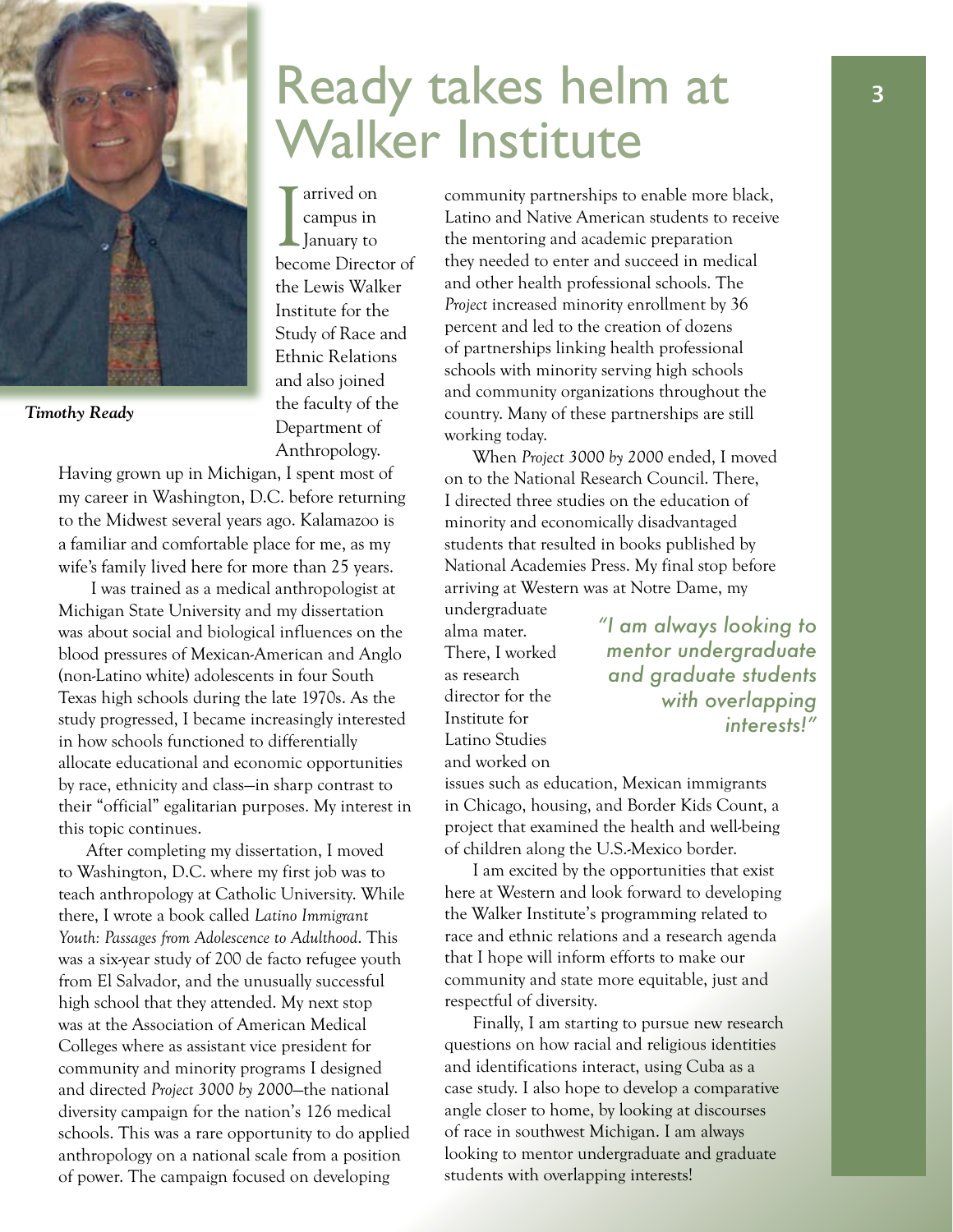## **Archaeology Field School Students Excavate at Fort St. Joseph**

**The Fort St. Joseph Archaeological Project** continued investigations and public interpretation of one of the most important archaeological sites in the region—the 18th century French mission, garrison, and trading post complex known as Fort St. Joseph in Niles, Michigan. The fort was the site of the Department of Anthropology's 33rd annual field school, the longest running archaeological program in the state.

In partnership with the city of Niles and the Fort St. Joseph Museum, 17 graduate and undergraduate students lived in Niles while they learned basic field techniques and helped to publicize the archaeology of colonialism to the local community. **Dr. Michael Nassaney** directed the program with the help of graduate assistants **Amanda Brooks** and **Emily Powell**, public education coordinator **Andrew Beaupré**, and public outreach coordinator **LisaMarie Malischke**.

In addition to the students who earned University credit, 20 teachers, high school students, and continuing education adults also participated in the dig.

The annual open house event in late July attracted over 1,500 people to view ongoing excavations, an outdoor museum with recent finds, and see living history re-enactors who made the 18th century come alive for two days.



2007 field school participants wet screen collected sediments through 1/8 in. mesh to maximize the number of artifacts recovered from the site including small glass beads, lead shot, and seeds.

*"The annual open house event in late July attracted over 1,500 people to view ongoing excavations, an outdoor museum with recent finds, and see living history re-enactors…"*



A reenactor portraying a French voyageur of the 18th century talks to attendees at the 2007 Fort St. Joseph Archaeology Open House. A Living History Village was one of the attractions at the Open House along with an Outdoor Museum, and the opportunity for the public to view ongoing excavations at the site.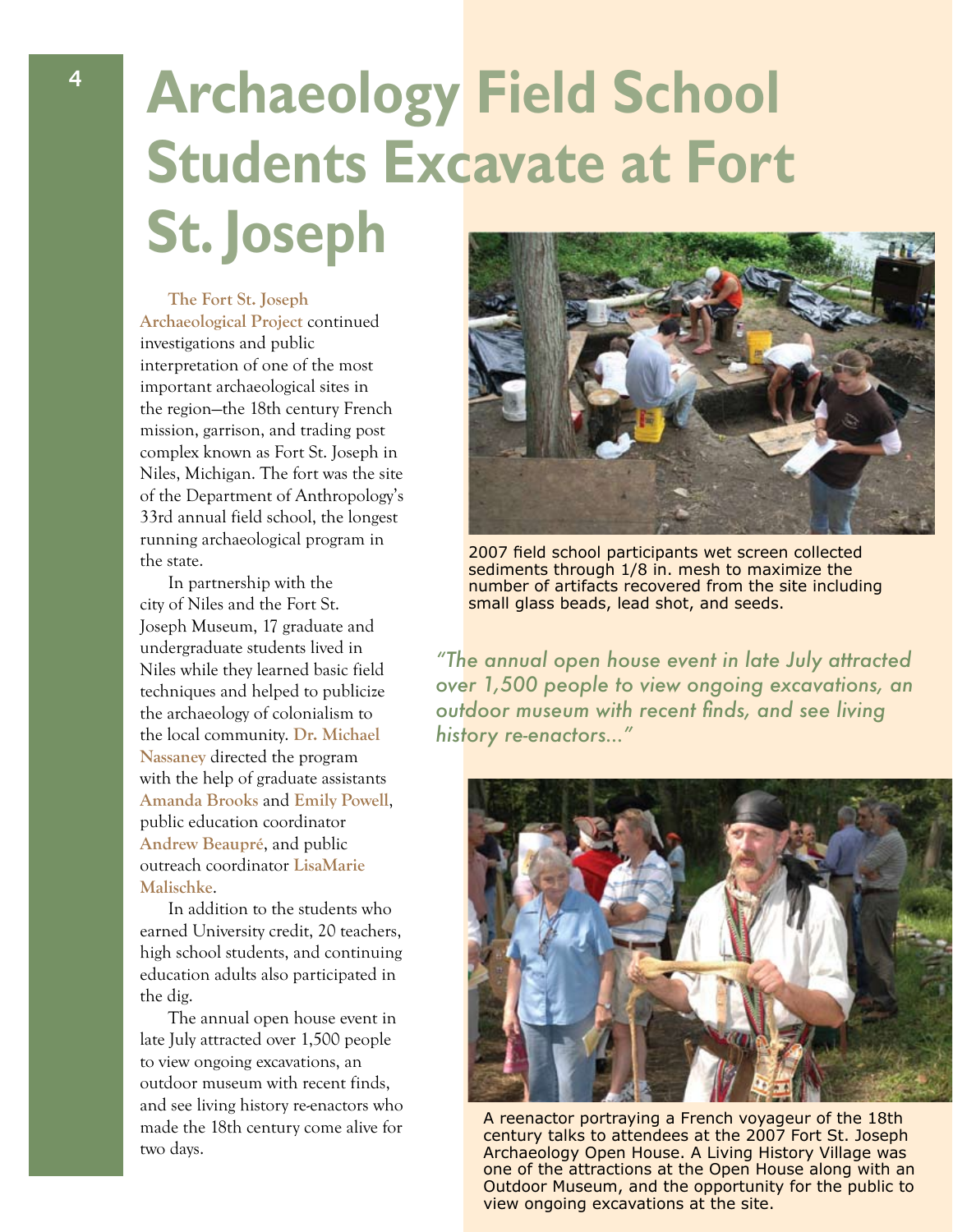## Meet **Brit Hartenberger, Visiting Assistant Professor**

My research is concentrated on ancient craft production, social complexity, and early economies. I have excavated and worked as a ceramics and/ or lithics specialist on sites in Greece, Cyprus, Syria, and Turkey, which date from the Neolithic to the Iron Age. My primary interest is in the spatial distribution of craft production and how production of various crafts develops in relation to the growth of complexity in early societies.

For my dissertation I focused on an Early Bronze Age site in Turkey, where many houses and a specialized lithic workshop have been discovered. I was able to study craft production spatially across the site, from unspecialized lithic production in most houses to specialized production of flint blades in one workshop. I analyzed the organization of the workshop, and interpreted it as a household-based shop where independent specialists worked part-time. The presence of the workshop appears to be linked to the site's growing size and complexity in this period, and I have suggested that the demands of a densely settled, growing population may have led to the establishment of this and other craft quarters.

Since completing my dissertation I have been active in lithics analysis at other sites in Turkey, most recently at the site of Ziyaret Tepe. I plan to expand my study of crafts to ceramic production, since the site contains bronze kilns and unexcavated pottery kilns which date to the Middle Bronze or Iron Ages.

Broadly, it appears that specialization in utilitarian goods (like lithics) was not often controlled by an administration, but I am curious about what types of ceramic production are controlled by a state government, since ceramics can be either utilitarian or prestige items. In summer 2008, I will be joining the Ziyaret project to analyze its groundstone artifacts and begin research into the ceramic kilns at the site, in preparation for their excavation in 2009.

In my teaching experience so far, I have taught both graduate and undergraduate students, ranging from lectureoriented to more laboratorybased classes. Last semester I taught the Lost Worlds overview and Introduction to Archaeology. I have enjoyed covering method and theory in the Introduction class, since it is smaller and I have the opportunity to engage students in more discussion and group activities.

In my teaching previously at Yale University, I taught two upper level laboratory courses which included lab

work in which we made our own ceramics and stone tools and examined artifacts from museum collections.



*Hartenberger, collecting data from a Neolithic individual at the Research Center for Frontier Archaeology of Jilin University, China.*

I have been bringing in examples from my work in the Mediterranean to all my classes, and so particularly enjoyed offering Rise of Civilization in spring 2008 with a focus on Mesopotamia, ancient Iraq/Syria. This fall I will offer another upper-level course, the Archaeology of Gender, since research into gender relations is a rapidly growing field of interest for both prehistoric and historic archaeologists. Next spring I am planning to offer a course on the Origins of Cities, again focusing on both early and historic examples.

*Broadly, it appears that specialization in utilitarian goods (like lithics) was not often controlled by an administration, but I am curious about what types of ceramic production are controlled by a state government, since ceramics can be either utilitarian or prestige items.*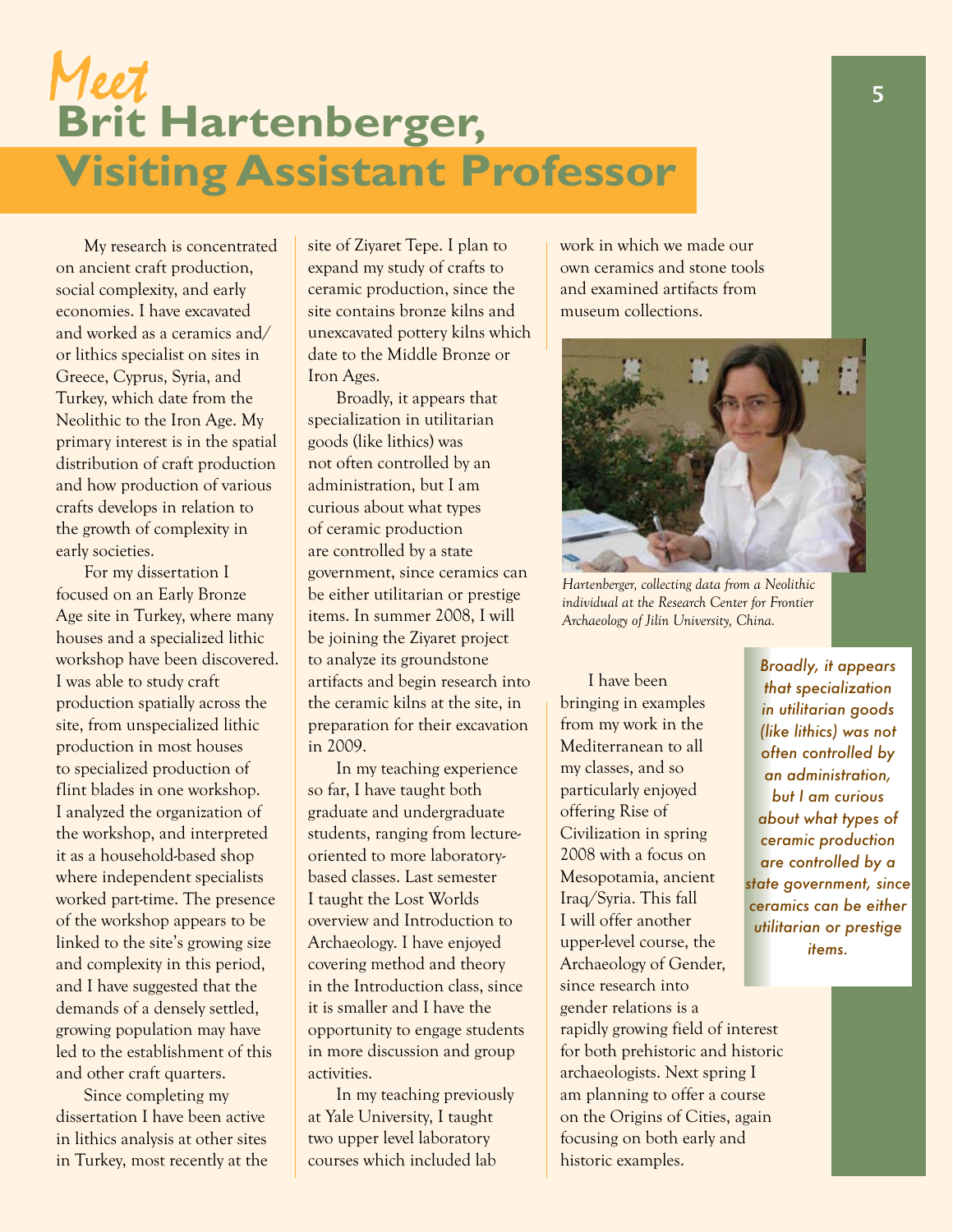# Alumni News

#### WMU's Presence Strong at Memphis Meetings

Four WMU M.A. alumni presented papers recently at the joint meeting of the Society for Applied Anthropology and the Society for Medical Anthropology in Memphis, Tenn.

- **• Boone Shear** (M.A. '06) currently is a Ph.D. student in anthropology at the University of Massachusetts, Amherst, however, his interest in Kalamazoo lives on and his paper "Gentrification and Community" focused on community development in Kalamazoo.
- **Cassie Workman** (M.A. '03) who is pursuing her Ph.D. at the University of South Florida co-authored a paper on food security, and organized a session for students titled "How to Survive Graduate School."
- **• Dr. Melissa (Missy) Cheyney** (M.A. '97) who, since leaving WMU, has become a licensed midwife and earned a Ph.D. in Anthropology, is now an assistant professor of anthropology at Oregon State University. In Memphis, Cheyney co-organized a panel on cultural competence for which she was also a discussant and delivered a paper on tracking the outcomes of home births. Cheyney also accompanied one of her own M.A. students as she gave her first professional paper.
- Cleothia Gill (M.A. '08) delivered a paper based on her original thesis research on African American women's narratives of breast cancer. **Dr. Ann Miles** (faculty) attended the meetings and was thrilled to catch up with so many of her students. **Dr. Timothy Ready** (Anthropology and the Lewis Walker Institute) also presented at the meetings.

#### In other alumni news…

- **Nelson Class Melendez** (M.A. '03) has been named Director of Gale Publications, Latin America. Nelson and Martha now have two children, Claudia Sofia and Fabián.
- **• Dan Osborne** is now an Assistant professor (tenure track) at the University of Nebraska (Lincoln).
- **Meghan Moran** (Ph.D. student at Kent State) won the Ales Hrdlicka award for the best student

poster at the American Association of Physical Anthropologists annual meeting in Columbus, OH (April 2008) for her poster entitled "Walkers vs. Non-Walkers: A comparison of femoral neck cortical bone in humans."

- **Eric** Drake is a Ph.D. candidate in the Department of Anthropology at Binghamton University, conducting dissertation research on Anishinaabeg engagements with Industrial Capitalism on the logging frontier of Michigan's Upper Peninsula. Drake is enrolled in the Region 9 USDA-Forest Service Federal Student Career Employment Program and employed fulltime as an archaeologist for the Hiawatha National Forest.
- **• Chris Sweetapple** recently passed his M.A. thesis defense with distinction at UMass/ Amherst and is pursuing his Ph.D. He continues the work in Germany that he started as an undergraduate at WMU.
- **Juan Florencia** is pursuing his Ph.D. work at UMass/Amherst continuing the work began at WMU on autoethnography with a focus on whiteness and white privilege.
- Former undergraduate student, Matt Bair is also at UMass/Amherst, working towards an M.S. in Labor Studies. He began the program after working as a labor organizer following his graduation.
- Tak Delisle has just started the Ph.D. program in Anthropology at the University of Kentucky.
- **Mira Ptacin is pursuing a graduate degree** in Creative Non-Fiction writing at Sarah Lawrence College.
- **• Jared Barrett** (M.A. '02) works for TRC in Nashville, Tenn. as an Historic Archaeologist, where he has conducted archeological surveys and excavations throughout the southeastern United States.
- **Brock Giordano** works as an archaeologist and principal investigator for the Cultural Resource Consulting Group, Highland Park, NJ. Giordano also is an adjunct professor of archaeology at Monmouth University, Long Branch, N.J.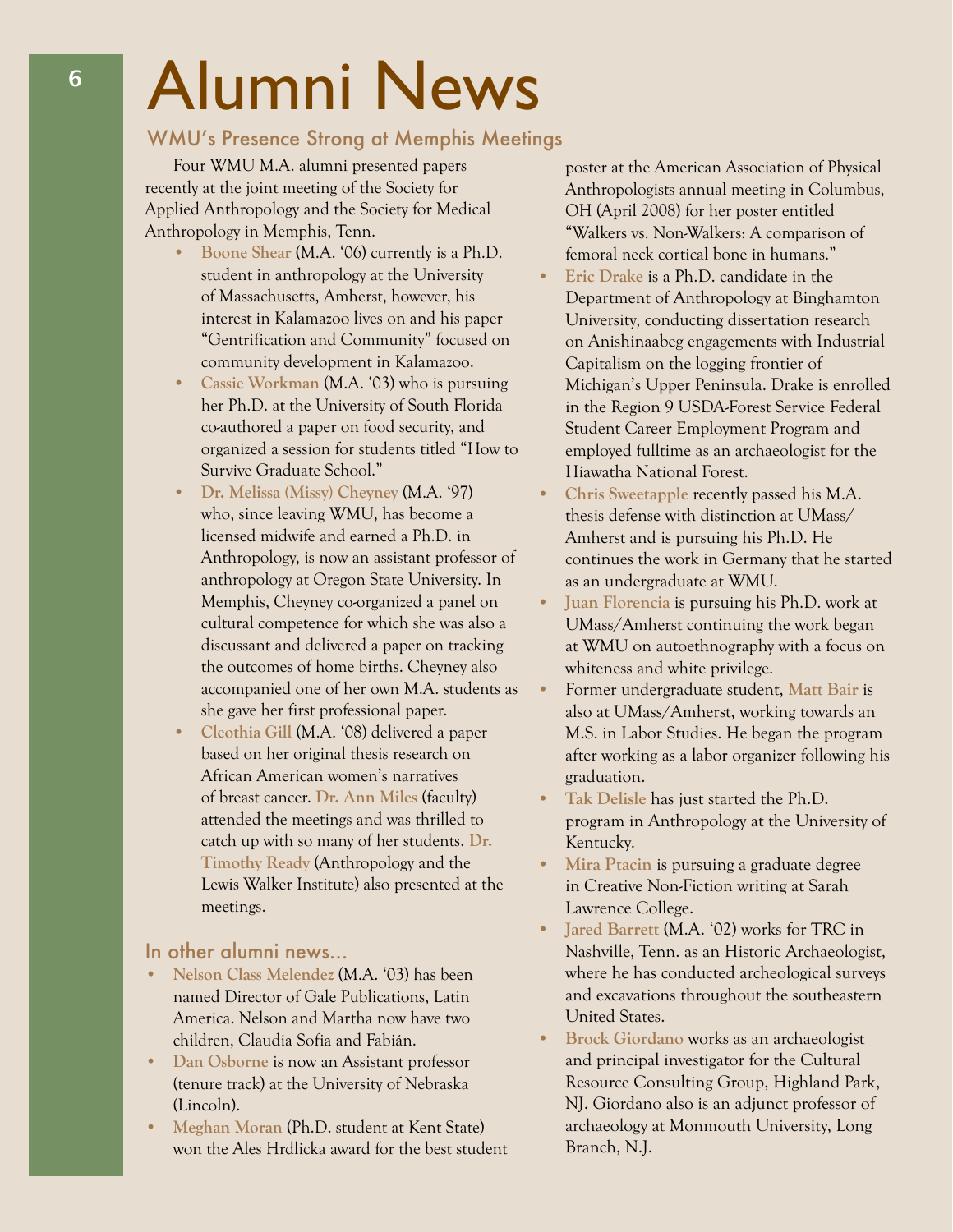# Department News

### New faculty member Jacqueline Eng

I am a biological anthropologist who studies the health of ancient human populations as revealed by their skeletal remains in conjunction with associated archaeological, historical, and ecological data. Bones fascinate me because they represent physical evidence with clues about the individual and the population to which that individual belonged.

As a bioarchaeologist, I am especially interested in the ways in which skeletal data on diet, disease, and patterns of interpersonal violence can be used to illuminate the

*I began research in China in 2003 when I traveled to the Autonomous Region of Inner Mongolia to collect data from a newly excavated pastoral population dating to the Bronze Age.*



*Eng collecting data from a Neolithic individual at the Research Center for Frontier Archaeology of Jilin University, China, June 2008.*

processes shaping the development of ancient societies.

As a first generation Chinese American, I have long been fascinated by anthropological questions about how people adapt to dynamic processes such as migration, culture contact, and culture change. My experiences of early visits to China, listening to oral histories from my relatives

and others within the SF Chinatown community, and curiosity about my own heritage sparked an early interest in Asian history.

I began research in China in 2003 when I traveled to the Autonomous Region of Inner Mongolia to collect data from a newly excavated pastoral population dating to the Bronze Age.

There I began to formulate my dissertation topic, which culminated in a study of the health-related consequences

of the complex socioeconomic relationships that developed between ancient Chinese and pastoral societies from "beyond the Great Wall." As we have a rich Chinese history, I hope to shed light from the pastoral perspective, as well as document the biological health effects of imperialism upon urban and frontier populations.



*Eng at the Peking Man Museum in Zhoukoudian, China.*

In addition to my ongoing projects with East Asian researchers, I am also a participant in the Global History of Health Project. This is a multi-national collaborative research project designed to explore, through comparative skeletal studies, the health consequences of human adaptation to shifting social and environmental conditions over the past 10,000 years. This project offers opportunities for the involvement of researchers across many disciplines and for students with varied interests from bioarchaeology, to GIS, demography, ethnography, and economic anthropology (to name a few).

Participants have access to a large, growing database and can use this to design their own research projects. I am excited about interacting with students and faculty here and look forward to learning more about your own research!